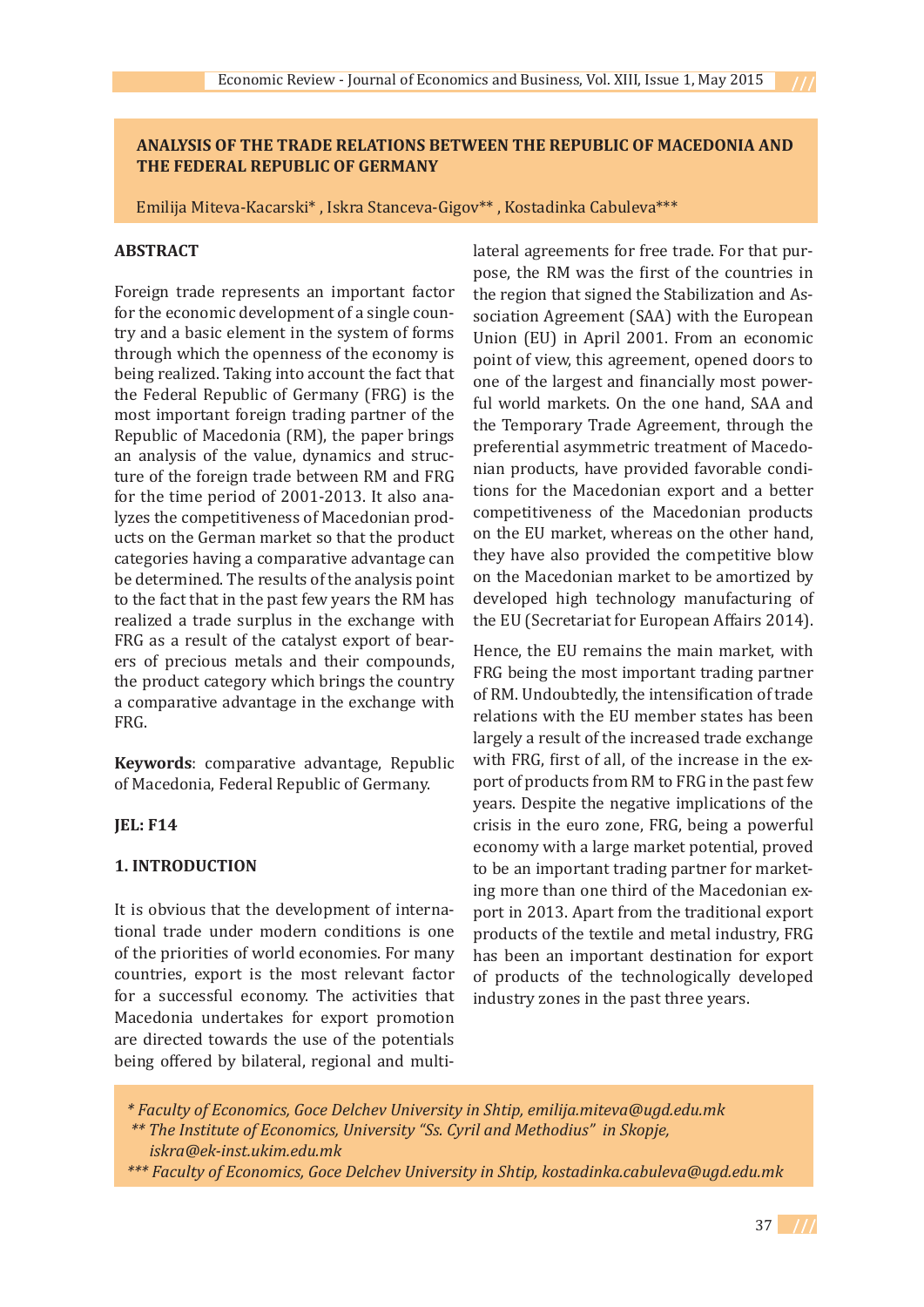## **2. THE SCOPE AND DYNAMICS OF EXCHANGE BETWEEN THE REPUBLIC OF MACEDONIA AND THE FEDERAL REPUBLIC OF GERMANY**

According to the overall scope of trade exchange with the EU countries, RM trades the most with FRG as it can be seen in Chart 2.1, where the largest trading partners of RM are presented in the context of export in the period of the past ten years. From the data presented in this chart it can be seen that in the period after 2009, when Kosovo became independent and Serbia lost its primacy of being the largest trading partner of RM, that primacy was gained by FRG which was taking the second place right after Serbia until then. FRG has been the largest trading partner of RM since then, not only in relation to the EU countries, but also in relation to all trading partners. The situations with regards to import are the same.



Chart 2.1. Export from RM to the largest trading partners (2004-2013)

Source: Authors' calculation based on data of NBRM

The value of trade exchange between RM and FRG for the time period of 2001-2013 is illustratively shown in Chart 2.2. As it can be seen in the chart, trade exchange of RM with FRG marks an increasing trend in the analyzed time period. In accordance with the available data

**CHANGE** terms of import, it recorded an upward trend  $\tt EDOMIA$  again. Namely, the value of import of 213.3 mil-**ERMANY** lion US dollars in 2001 was increased to 693.6 million US dollars in 2013. **CHANGE** corrected to 120 million US dominant Lemons in 2013. In 2013, the value of  $\alpha$  $\frac{1}{200}$  and  $\frac{1}{200}$  was increased to  $\frac{1}{200}$  dollars in 2001 was increased



Chart 2.2. RM's trade with FRG  $(2001-2013)$  in not only thousand US  $$$ 

Source: Authors' calculation based on data of the World Bank and the State Statistical Office ions with the World Bank and the State Statistical Office of RM  $2002-2006$  $\mathbf{p}$  is realized a trade surplus which was generally a result of important which was generally a result of important  $\mathbf{p}$ 

 $\begin{array}{c|c}\n\text{Taking into account the fact that RM was an im-} \end{array}$  $\Box$  port-dependent country in the time period of  $2002-2009$ , except in 2006, it realized a trade  $\blacksquare$  Germany deficit in the exchange with FRG. But in the time period of 2010-2013, it realized a trade surplus which was generally a result of important investments in the automotive industry and the strengthened cooperation in the textile sector.

> The trade surplus in the exchange with FRG was the highest in 2013 and it amounted to 840 million US dollars. The enormous surplus that RM has in the exchange with FRG generates a maintainable balance in the growing deficit in its trade exchange with the world.

> The share of RM in the exchange with FRG is shown in percentage terms in Table 2.1:

| Table 2.1. Percentage composition of exports and imports of RM with FRG in % |  |  |  |  |  |  |  |
|------------------------------------------------------------------------------|--|--|--|--|--|--|--|
|                                                                              |  |  |  |  |  |  |  |

| Year                                                                                                                                                                            |  | 2001   2002   2003   2004   2005   2006   2007   2008   2009   2010   2011   2012   2013 |  |  |  |  |  |
|---------------------------------------------------------------------------------------------------------------------------------------------------------------------------------|--|------------------------------------------------------------------------------------------|--|--|--|--|--|
| Export $\mid$ 20.52 $\mid$ 20.98 $\mid$ 20.36 $\mid$ 18.83 $\mid$ 17.83 $\mid$ 15.78 $\mid$ 14.77 $\mid$ 14.15 $\mid$ 16.83 $\mid$ 21.26 $\mid$ 27.75 $\mid$ 29.41 $\mid$ 35.94 |  |                                                                                          |  |  |  |  |  |
| Import   12.60   14.27   13.18   12.47   10.40   9.92   10.10   9.49   10.28   11.21   10.38   9.73   10.51                                                                     |  |                                                                                          |  |  |  |  |  |

Source: Authors' calculation based on data of the State Statistical Office of RM

of the State Statistical Office of RM, the export In accordance with the data presented in the of RM to FRG increased from 237.4 million US dollars in 2001 to 1533.6 million US dollars in  $\overline{\phantom{a}}$  rM has been increasing in the past lew years 2013. In 2009, the value of export fell to  $455.8$  and that refers to the statement that the eco US dollars, and this fall is due to the negative implications of the world financial crisis. In

In accordance with the data presented in the to FRG increased from 237.4 million US table, the percentage share of the RM export in in 2001 to 1533.6 million US dollars in FRG has been increasing in the past few years, and that refers to the statement that the ecoars, and this fall is due to the negative nomic cooperation between the two countries tions of the world financial crisis. In is more than successful. In 2001, the export of

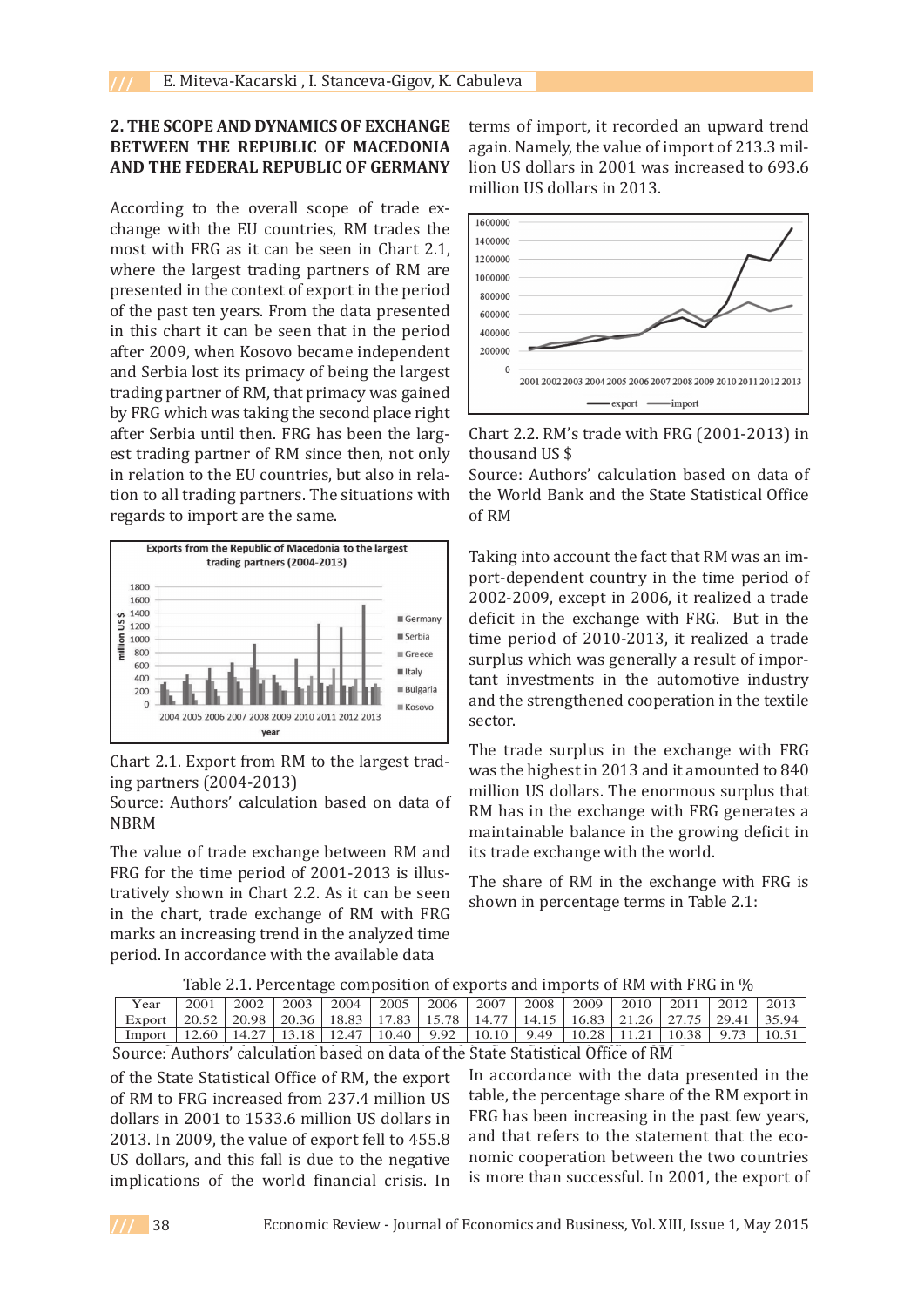RM to FRG was about one fifth of the overall RM export of goods and services (20.52%), whereas in 2013 the share of the RM export to the FRG market was 35.94%, which presents more than one third of the overall RM export in the world. This trend is due to the fact that most of the leading export products of the country have been sold in FRG out of the free economic zones in the past few years.

Thus, the structure of export of RM has been also changing with that. Namely, the production of catalysts and other automotive equipment (used in the German automotive companies) by the companies located in free economic zones, is the main reason for increasing the export of RM to FRG and for changing its structure.

The insignificant variations in the percentile coverage of the RM import from the FRG market are a result of the fact that RM is an importdependent country. Most of the companies import raw materials and equipment in order to be able to produce and sell their products abroad.

# **3. STRUCTURE OF TRADE EXCHANGE BE-TWEEN RM AND FRG**

The commodity trade between RM and FRG has been analyzed according to the Standard International Trade Classification  $(SITC)^1$  (revision 4). In that context, the export from RM to FRG is shown in table 3.1.

| Product                                                                             | 2006    | 2007    | 2008    | 2009    | 2010    | 2011     | 2012     |
|-------------------------------------------------------------------------------------|---------|---------|---------|---------|---------|----------|----------|
| 0-Food products                                                                     | 5,509   | 842     | 8,498   | 7,590   | 13,065  | 14,848   | 14,616   |
| 1-Beverages and<br>tobacco                                                          | 16,486  | 17,632  | 19,471  | 20,341  | 15,136  | 22,614   | 29,179   |
| 2-Crude materials,<br>except fuels                                                  | 8,180   | 7,268   | 6,942   | 14,435  | 8,429   | 6,410    | 2.006    |
| 3-Mineral fuels,<br>lubricants and<br>related materials                             | 845     | 87      | 286     | 68      | 176     | 797      | 874      |
| 4-Animal and<br>vegetable oils and<br>fats                                          | 98      | 99      | 43      | 88      | 32      | $\prime$ | $\prime$ |
| 5-Chemicals and<br>related products                                                 | 1,414   | 1,415   | 1,351   | 7,574   | 207,905 | 539,938  | 493,534  |
| 6-Manufactured<br>goods classified<br>mainly by<br>material                         | 46,899  | 68,914  | 92,939  | 22,410  | 58,326  | 76,093   | 34,514   |
| 7-Machinery and<br>transport<br>equipment                                           | 11,915  | 7,631   | 7,332   | 19,539  | 53,395  | 134,162  | 200,556  |
| 8-Miscellaneous<br>manufactured<br>articles                                         | 289,705 | 389,840 | 427,959 | 363,722 | 355,894 | 447,576  | 405,316  |
| 9-Special<br>transactions and<br>commodities not<br>classified<br>according to kind | 120     | 49      | 45      | 96      | 65      | 112      | 153      |

Source: Authors' calculation based on data of the State Statistical Office of RM  $\mathbb{E}_{\mathbf{z}}$  of different product categories from RM to FRG is shown in percentage terms in  $\mathbb{E}_{\mathbf{z}}$ 

The emergent state shows that there is a potential for increasing the added value in RM i.e. not only for exporting the basic production. In terms of import, no considerable changes were registered in the production percentage, i.e. in 2001 German products were represented on the RM market with 12.60% whereas in 2013 their share in the overall RM import was 10.51%.

Export of different product categories from RM Fitum for filtreasing the added value in  $K_M$  to  $\overline{FRG}$  is shown in percentage terms in Table  $\overline{Br}$ . 3.2.



*Standard International Trade Classification (SITC) – hierarchical and economic classification of the products which take part in the commodity trade between the countries being developed by the Statistical Office of the United Nations.*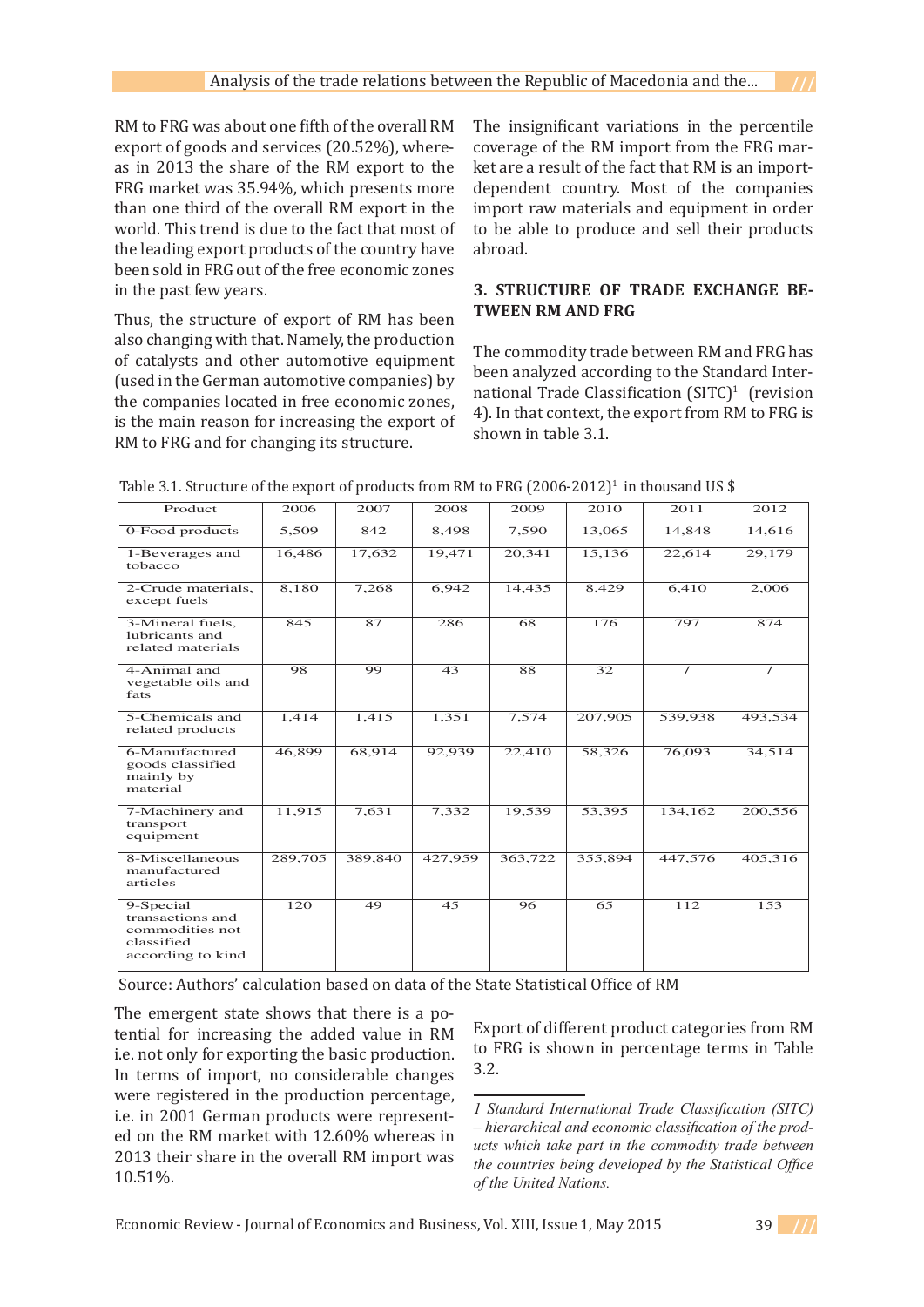| Product                               | 2006   | 2007   | 2008   | 2009   | 2010   | 2011   | 2012   |
|---------------------------------------|--------|--------|--------|--------|--------|--------|--------|
| 0- Food products                      | 1.445  | 1.762  | 1.504  | 1.665  | 1.834  | 1.195  | 1.238  |
| 1- Beverages and tobacco              | 4.325  | 3.514  | 3.447  | 4.462  | 2.125  | 1.820  | 2.471  |
| 2- Crude materials, except fuels      | 2.146  | 1.448  | 1.229  | 3.167  | 1.183  | 0.516  | 0.170  |
| 3- Mineral fuels, lubricants and      |        |        |        |        |        |        |        |
| related materials                     | 0.222  | 0.017  | 0.051  | 0.015  | 0.025  | 0.064  | 0.074  |
| 4- Animal and vegetable oils and fats | 0.026  | 0.020  | 0.008  | 0.019  | 0.004  |        |        |
| 5- Chemicals and related products     | 0.371  | 0.282  | 0.239  | 1.661  | 29.183 | 43.454 | 41.798 |
| 6- Manufactured goods classified      |        |        |        |        |        |        |        |
| mainly by material                    | 12.304 | 13.734 | 16.453 | 4.916  | 8.187  | 6.124  | 2.923  |
| 7- Machinery and transport            |        |        |        |        |        |        |        |
| equipment                             | 3.126  | 1.521  | 1.298  | 4.286  | 7.495  | 10.797 | 16.986 |
| 8- Miscellaneous manufactured         |        |        |        |        |        |        |        |
| articles                              | 76.004 | 77.692 | 75.763 | 79.788 | 49.955 | 36.021 | 34.327 |
| 9- Special transactions and           |        |        |        |        |        |        |        |
| commodities not classified according  |        |        |        |        |        |        |        |
| to kind                               | 0.031  | 0.010  | 0.008  | 0.021  | 0.009  | 0.009  | 0.013  |
| <b>Total</b>                          | 100    | 100    | 100    | 100    | 100    | 100    | 100    |

Table 3.2. Structure of export of products from RM to FRG (2006-2012) in percentage

Source: Authors' calculation based on data of the State Statistical Office of RM in accordance with the SITC, dominant categories of products in different time periods are (6)

The analysis of the structure of export of products from RM to FRG leads to the conclusion that in accordance with the SITC, dominant categories of products in different time periods are (6) manufactured goods classified mainly by material and (8) miscellaneous manufactured articles whose percentage share has been decreasing in the past few years.  $\alpha$  is a category in the sub-category in the category of  $\alpha$  production are articles. ire (o) manuiactui

This was a result of the fact that the export of clothes (a sub-category in the category of miscellaneous manufactured articles) was a dominant RM product on the FRG market until 2009, and the catalysts of the bearers of precious metals have been dominant in the export of RM to FRG since 2010 as a result of the investment of Johnson Matthey<sup>2</sup> in the free economic zone of Bunardzik in RM, which has enlarged the capacities by increasing the number of product lines. Therefore, the percentage shares of (5) the chemicals and related products in the export of RM to FRG has had a progressive trend since 2010 (from 29.1% in 2010 to 41.7% in 2012). technology of processes.

The import of products from FRG into RM is shown in Table 3.3.

Table 3.3 Structure of import of products from FRG into RM (2006-2012) in thousand US \$

| Product                                                                                   | 2006           | 2007    | 2008    | 2009    | 2010    | 2011    | 2012    |
|-------------------------------------------------------------------------------------------|----------------|---------|---------|---------|---------|---------|---------|
| 0- Food products                                                                          | 20,315         | 21,609  | 31,221  | 35,713  | 37.383  | 50.184  | 50.495  |
| 1- Beverages and<br>tobacco                                                               | 1.113          | 1,006   | 1.462   | 2.452   | 2.653   | 1.690   | 2.041   |
| 2-Crude materials,<br>except fuels                                                        | 4.511          | 5,969   | 7,590   | 7,662   | 10,224  | 12,581  | 12,345  |
| 3- Mineral fuels,<br>lubricants<br>and<br>related materials                               | 5,122          | 33,903  | 5,876   | 2,505   | 2,294   | 3,386   | 2,326   |
| 4- Animal<br>and<br>vegetable oils and<br>fats                                            | 493            | 604     | 1,515   | 425     | 477     | 598     | 725     |
| 5- Chemicals and<br>related products                                                      | 43,009         | 55.288  | 66.316  | 65.914  | 68.324  | 104,979 | 97.347  |
| Manufactured<br>$6 -$<br>classified<br>goods<br>mainly<br>by<br>material                  | 145,781        | 183,270 | 191.553 | 144,380 | 157,614 | 199.139 | 194.083 |
| 7- Machinery and<br>transport<br>equipment                                                | 118,250        | 189,676 | 293,987 | 220,217 | 282,037 | 299,400 | 228,743 |
| 8- Miscellaneous<br>manufactured<br>articles                                              | 33,668         | 41,672  | 53,326  | 42,300  | 52,420  | 57,647  | 46.178  |
| 9-Special<br>transactions<br>and<br>commodities<br>not<br>classified<br>according to kind | $\overline{5}$ | 132     | 60      | 108     | 58      | 85      | 102     |

Source: Authors' calculation based on data of the State Statistical Office of RM

Import of different categories of products from FRG into RM is shown in percentage terms in

Table 3.4. Structure of import of products from FRG into RM (2006-2012) in percentage Table 3.4 Structure of import of products from FRG into RM (2006-2012) in percentage

| Product                               | 2006   | 2007   | 2008   | 2009   | 2010   | 2011   | 2012   |
|---------------------------------------|--------|--------|--------|--------|--------|--------|--------|
| 0- Food products                      | 5.457  | 4.053  | 4.782  | 6.846  | 6.094  | 6.877  | 7.960  |
| 1- Beverages and tobacco              | 0.299  | 0.189  | 0.224  | 0.470  | 0.432  | 0.232  | 0.322  |
| 2- Crude materials, except fuels      | 1.212  | 1.120  | 1.162  | 1.469  | 1.667  | 1.724  | 1.946  |
| 3- Mineral fuels, lubricants and      |        |        |        |        |        |        |        |
| related materials                     | 1.376  | 6.359  | 0.900  | 0.480  | 0.374  | 0.464  | 0.367  |
| 4- Animal and vegetable oils and fats | 0.132  | 0.113  | 0.232  | 0.081  | 0.078  | 0.082  | 0.114  |
| 5- Chemicals and related products     | 11.553 | 10.370 | 10.157 | 12.635 | 11.137 | 14.387 | 15.345 |
| 6- Manufactured goods classified      |        |        |        |        |        |        |        |
| mainly by material                    | 39.160 | 34.376 | 29.339 | 27.676 | 25.692 | 27.291 | 30.594 |
| 7- Machinery and transport            |        |        |        |        |        |        |        |
| equipment                             | 31.765 | 35.578 | 45.027 | 42.213 | 45.973 | 41.031 | 36.057 |
| 8- Miscellaneous manufactured         |        |        |        |        |        |        |        |
| articles                              | 9.044  | 7.816  | 8.167  | 8.108  | 8.545  | 7.900  | 7.279  |
| 9- Special transactions and           |        |        |        |        |        |        |        |
| commodities not classified according  |        |        |        |        |        |        |        |
| to kind                               | 0.001  | 0.025  | 0.009  | 0.021  | 0.009  | 0.012  | 0.016  |
| Total                                 | 100    | 100    | 100    | 100    | 100    | 100    | 100    |

Source: Authors' calculation based on data of the State Statistical Office of RM

In accordance with the presented data, dominant categories of products in terms of import are givens as follows: (7) machinery and transport equipment as a result of the import of motor vehicles for transport of persons, motor vehicles for transport of goods and other road vehicles, (6) manufactured goods classified mainly by material as a result of the import

*The British Company "Johnson Matthey" is a specialized chemical company and a world leader in the technology of modern materials. The group focuses on the production of catalysts, precious metals, fine chemicals and on the technology of processes.*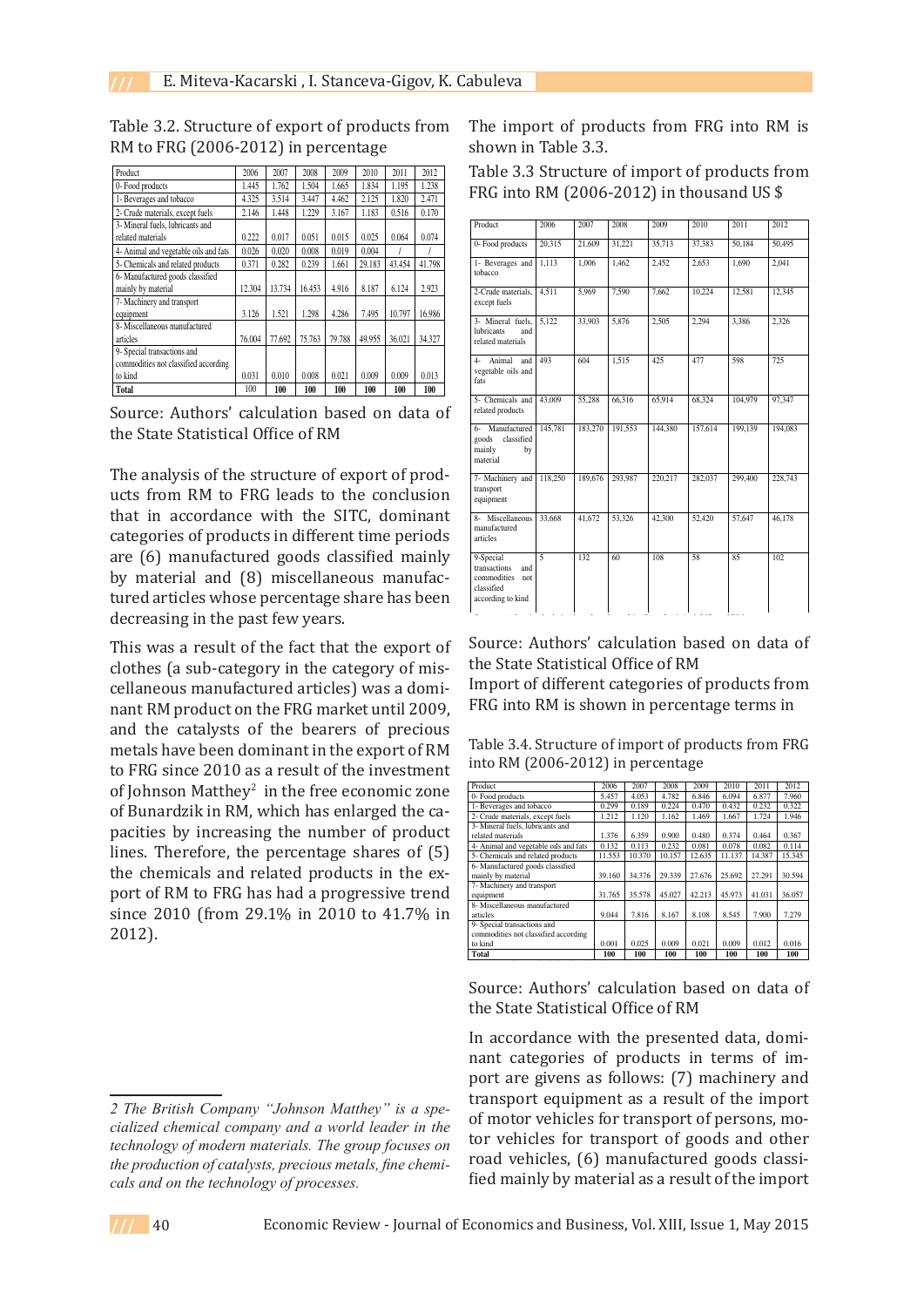of fabrics of 85% cotton and (5) chemicals and related products. The percentage share of the products classified in the category (7) machinery and transport equipment was reduced to 36% in 2012 in comparison with other years, as a result of the fact that the petroleum oils take in the dominant share in the import of RM from FRG.

The analysis shows that there is an overlap between some categories of products being exported and imported as for instance: (6) tmanufactured goods classified mainly by material and (5) chemicals and related products. This is a result of the import dependence on the export (in order to export clothes, the import of fabrics of 85% of cotton) and it refers to the low value added to the products being exported.

#### **4. COMPETITIVE ADVANTAGE OF THE MACE-EXAMPLE IT IT VE ADVANTAGE OF THE MACE-**<br>**DONIAN PRODUCTS ON THE GERMAN MAR-KET FRUDUCTS UN THE**

In order determine the product categories with a comparative advantage in the trade between RM and FRG, the Balassa-formula is applied (Balassa 1965, pp. 99–123):

$$
RCA_{iy} = \frac{\frac{Ex_{iy}}{\sum Ex_{iy}}}{\frac{\text{Im}_{iy}}{\sum \text{Im}_{iy}}}
$$
 (1)

where *i* is a product category, *y* is a trade partner,  $Ex$  is export, and  $Im$  is import. If  $RCA$  is

| Product                                                                                 | 2006   | 2007   | 2008   | 2009  | 2010  | 2011     | 2012  |
|-----------------------------------------------------------------------------------------|--------|--------|--------|-------|-------|----------|-------|
| 0-Food                                                                                  | 0.265  | 0.435  | 0.315  | 0.243 | 0.301 | 0.174    | 0.156 |
| products                                                                                |        |        |        |       |       |          |       |
| 1- Beverages<br>and tobacco                                                             | 14.466 | 18.622 | 15.394 | 9.493 | 4.913 | 7.858    | 7.681 |
| 2- Crude<br>materials.<br>except fuels                                                  | 1.771  | 1.294  | 1.057  | 2.156 | 0.710 | 0.299    | 0.087 |
| 3- Mineral<br>fuels, lubricants<br>and related<br>materials                             | 0.161  | 0.003  | 0.056  | 0.031 | 0.066 | 0.138    | 0.202 |
| 4- Animal and<br>vegetable oils<br>and fats                                             | 0.194  | 0.174  | 0.033  | 0.237 | 0.058 | $\prime$ | 7     |
| 5- Chemicals<br>and related<br>products                                                 | 0.032  | 0.027  | 0.024  | 0.131 | 2.620 | 3.020    | 2.724 |
| 6-Manufactured<br>goods classified<br>mainly by<br>material                             | 0.314  | 0.400  | 0.561  | 0.178 | 0.319 | 0.224    | 0.096 |
| 7- Machinery<br>and transport<br>equipment                                              | 0.098  | 0.043  | 0.029  | 0.102 | 0.163 | 0.263    | 0.471 |
| $8-$<br>Miscellaneous<br>manufactured<br>articles                                       | 8.404  | 9.939  | 9.276  | 9.840 | 5.846 | 4.559    | 4.716 |
| 9- Special<br>transactions and<br>commodities<br>not classified<br>according to<br>kind | 23.439 | 0.394  | 0.867  | 1.017 | 0.965 | 0.774    | 0.806 |

Source: Authors' calculation

 $\frac{1}{20}$  country obtains a comparative advantage product categories: (1) beverages and tobacc relation products a comparative advantage product categories. (1) beverages and tobaccines in the special trans bigger than 1, it can be assumed that the analyin trade with the trade partner for the product category *i*. The results of the calculations are shown in Table 4.1.

igger than 1, it can be assumed that the analy- tive advantage in trade with FRG in the following i trade with the trade partner for the product  $(2)$  crude materials, except fuels, (5) chemical ategory *i*. The results of the calculations are and related products, (8) miscellaneous manunown in Table 4.1. The sectees and (9) special transactions with the sectees and (9) special transactions  $\frac{1}{2}$  and commodities not classified according to the period of 2006-2012. RM had a comparaproduct categories: (1) beverages and tobacco,

In the period of 2006-2012, RM had a compara-

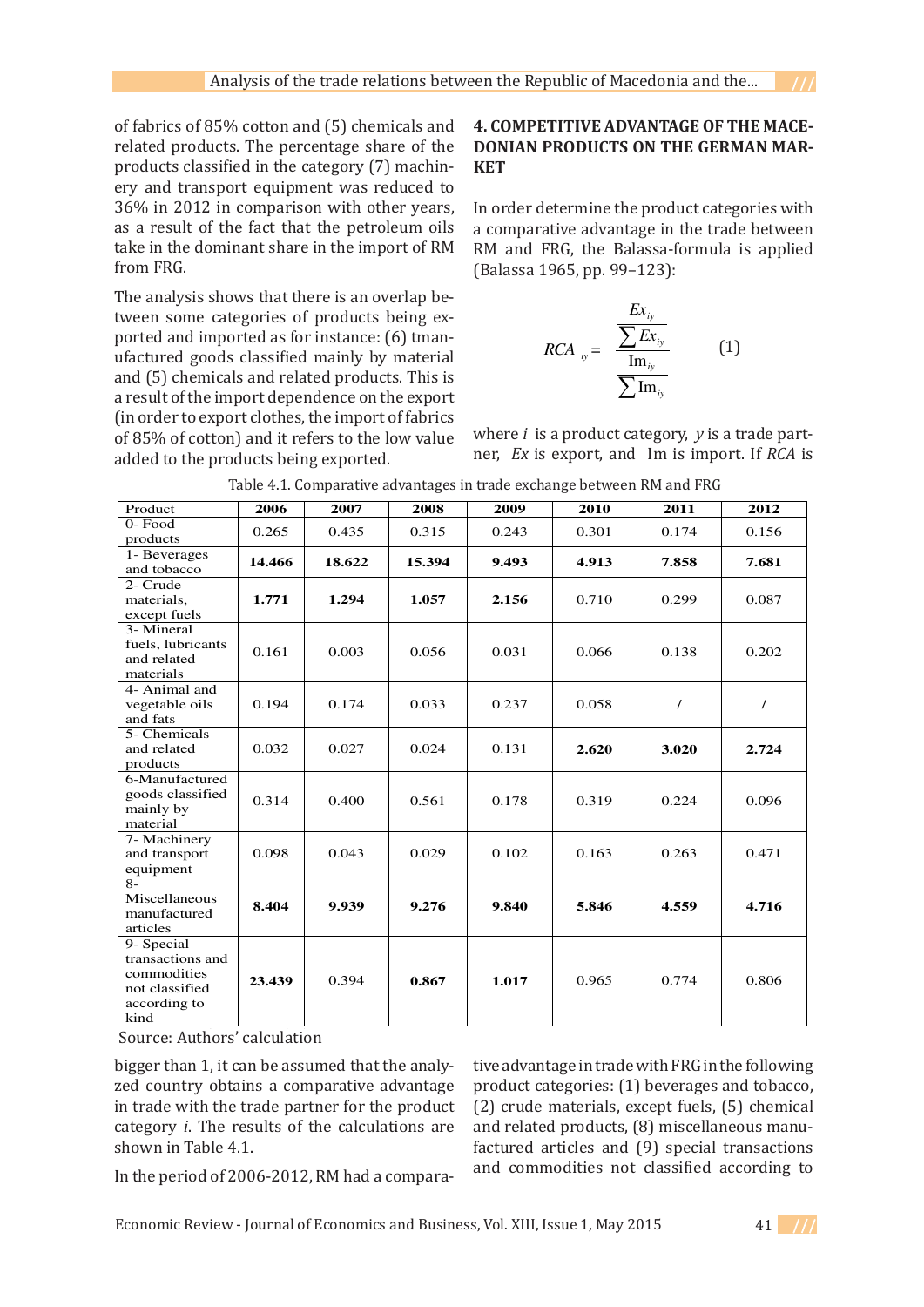kind. The comparative advantage of the product categories (1) beverages and tobacco (RM has a relatively high comparative advantage) and (8) miscellaneous manufactured articles was evident in all the years within the analyzed period, whereas the country's comparative advantage of the crude materials, except fuels, was constant in the period of 2006-2009, and the one of the chemical products was characteristic for the period of 2010-2012.

According to SITC, the comparative advantage of the last category of products of RM in trade exchange with FRG is given as follows: (9) special transactions and commodities not classified according to kind, was relatively high in 2006, and it was also predominant in 2008 and 2009. The successful cooperation and the realized surplus in the exchange can be confirmed by the obtained results in relation to the comparative advantage of RM products on the FRG market. Nearly more than a half of the examined categories show a comparative advantage, and those are basically the products which are exported the most, with the exception of the category (6) manufactured goods classified mainly by material. Regarding the category (5) chemical and related products, it can be stated that the high percent of export and the comparative advantage appeared in the past three years in the analyzed period as a result of the action and the enlarged production capacity of the "Johnson Matthey" company in the free economic zone Bunardzik.

#### **5. CONCLUSION**

FRG is the most stable and the largest trade partner of RM. The present trade exchange between RM and FRG is the only positive example in terms of the overall trade balance that RM has in trade exchange of goods and services.

This can also be a balance in relation to the negative trend of the growing trade deficit that RM has with other countries. The catalysts of the bearers of precious metals and their compounds have the biggest share in the export of RM to FRG as a result of the work of the "Johnson Matthey" company in the free economic zone Bunardzik. This product gives RM a comparative advantage in the exchange with FRG. The bilateral exchange between the two countries is significantly intensified, and the trade relations are positive and productive. The trade surplus in the exchange with FRG in the past few years is a real evidence of positive effects of large investments which have been carried out in RM by German companies.

#### **REFERENCES**

- 1. Balassa, B. (1965). Trade Liberalization and Revealed Comparative Advantage. Manchester School of Economic and Social Studies.
- National Bank of the Republic of Macedonia. International trade exchange [Online]. Available from: http://www.nbrm.mk?Ite mID=529E21A79694BB4DBB68D3DDA1E 7D78D [Accessed: 1 December 2014] 2.
- Secretariat for European Affairs (2014). Ten years after the implementation of The Stabilization and Association Agreement [Online]. Available from: http://www.sep. gov.mk/data/file/Monografija 1 December 2014] 3.
- State statistical office of the Republic of Macedonia (2006). Commodity international exchange of the Republic of Macedonia [Online]. Available from: http://www.<br>stat.gov.mk/Publikacii/7.4.8.01.pdf [Acstat.gov.mk/Publikacii/7.4.8.01.pdf cessed: 15 November 2014] 4.
- State statistical office of the Republic of Macedonia (2007). Commodity international exchange of the Republic of Macedonia [Online]. Available from: http://www. stat.gov.mk/Publikacii/7.4.9.01.pdf [Accessed: 15 November 2014] 5.
- State statistical office of the Republic of Macedonia (2008). Commodity international exchange of the Republic of Macedonia [Online]. Available from: http://www. stat.gov.mk/Publikacii/7.4.10.01.pdf [Accessed: 15 November 2014] 6.
- State statistical office of the Republic of Macedonia (2009). Commodity international exchange of the Republic of Macedonia [Online]. Available from: http://www. stat.gov.mk/Publikacii/7.4.11.02.pdf [Accessed: 15 November 2014] 7.
- State statistical office of the Republic of 8.